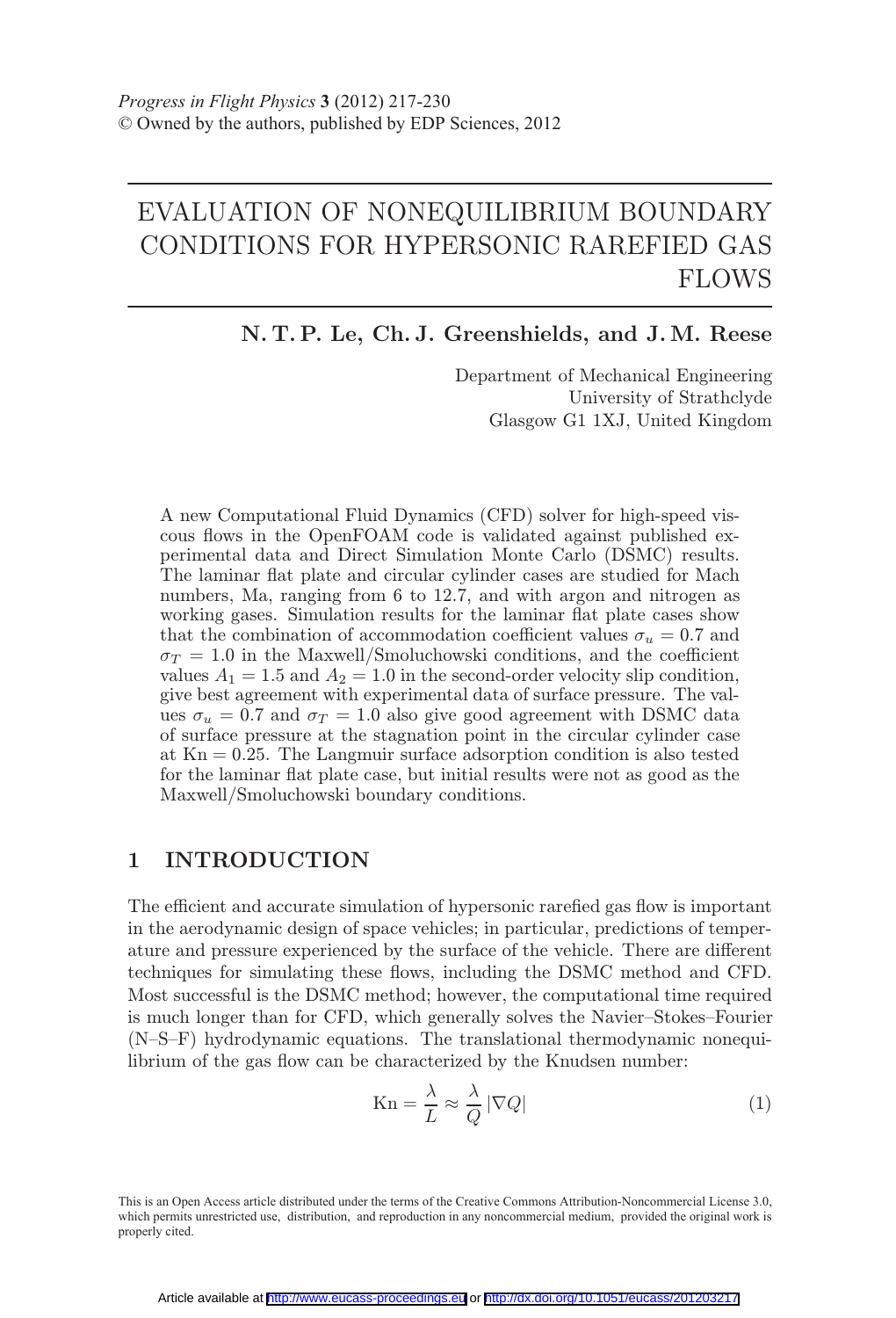where  $\lambda$  is the mean free path; L is the macroscopic characteristic length scale; and Q is the quantity of interest such as the gas temperature, surface, and density.

At low altitudes, the gas density is relatively high, Kn is small, and gas flows may be effectively simulated by solving the Euler equations (when  $Kn \leq 0.001$ ) or the N-S-F equations with no-slip boundary conditions (when  $0.001 \leq$  Kn  $\leq$  0.01). At high altitude, the gas density is lower, the mean free path,  $\lambda$ , is large, and nonequilibrium behavior increases. An approach to improve and nonequilibrium behavior increases. N-S-F predictions in the range  $(0.01 \leq Kn \leq 0.1)$  is to apply velocity slip and temperature jump boundary conditions at aerodynamic surfaces.

Nonequilibrium velocity slip and temperature jump boundary conditions include those proposed by Maxwell [1], Smoluchowski [2], Myong [3], and "second-order" velocity slip conditions  $[4]$ . The problem with the Maxwell/ Smoluchowski (M/S) boundary conditions is that the free parameters, the tangential momentum,  $\sigma_u$ , and thermal,  $\sigma_T$ , accommodation coefficients, critically affect simulation results. A similar problem with the second-order velocity slip boundary condition is the values of the coefficients of the first and second order terms. The Langmuir boundary condition due to Myong [3] overcomes this problem as the velocity slip and temperature jump coefficients are determined through a Langmuir adsorption isotherm model that gives good results for certain rarefied gas microflows.

In this paper, the two-dimensional (2D) numerical investigations of the velocity slip and temperature jump boundary conditions are presented in conjunction with the  $N-S-F$  equations to propose the best coefficients for hypersonic rarefied gas flow. The test cases are a circular cylinder in cross-flow at  $Kn = 0.25$  and the laminar sharp-leading-edge flat plate. In the flat plate case, the local Knudsen number (i. e., with L in Eq.  $(1)$  a running distance from the leading edge) is much larger than the overall Knudsen number (i. e., with the characteristic length being the total streamwise length of the flat plate). For these sharp-leading-edge geometries, the authors' CFD predictions are expected to agree reasonably with the experimental data due to the increased nonequilibrium behavior near the leading edge. The simulation results will be compared with DSMC [5] and experimental data for the flat plate case [6, 7]. The flow conditions of the experiments [6, 7], such as freestream temperature,  $T_{\infty}$ , freestream pressure,  $p_{\infty}$ , and freestream mean free path,  $\lambda_{\infty}$ , are shown in Table 1.

**Table 1** Flow conditions in previous flat-plate experiments

| Researchers               | Ma   | $T_{\infty}$ , K | $p_{\infty}$ , Pa | $\lambda_{\infty}$ , mm | $T_w$ , K | Gas      |
|---------------------------|------|------------------|-------------------|-------------------------|-----------|----------|
| Becker [6]                | 12.7 | 64.5             | 3.73              | 0.23                    | 292       | Argon    |
| Metcalf <i>et al.</i> [7] | 6.1  | 83.4             | 2.97              | 0.35                    | 77        | Nitrogen |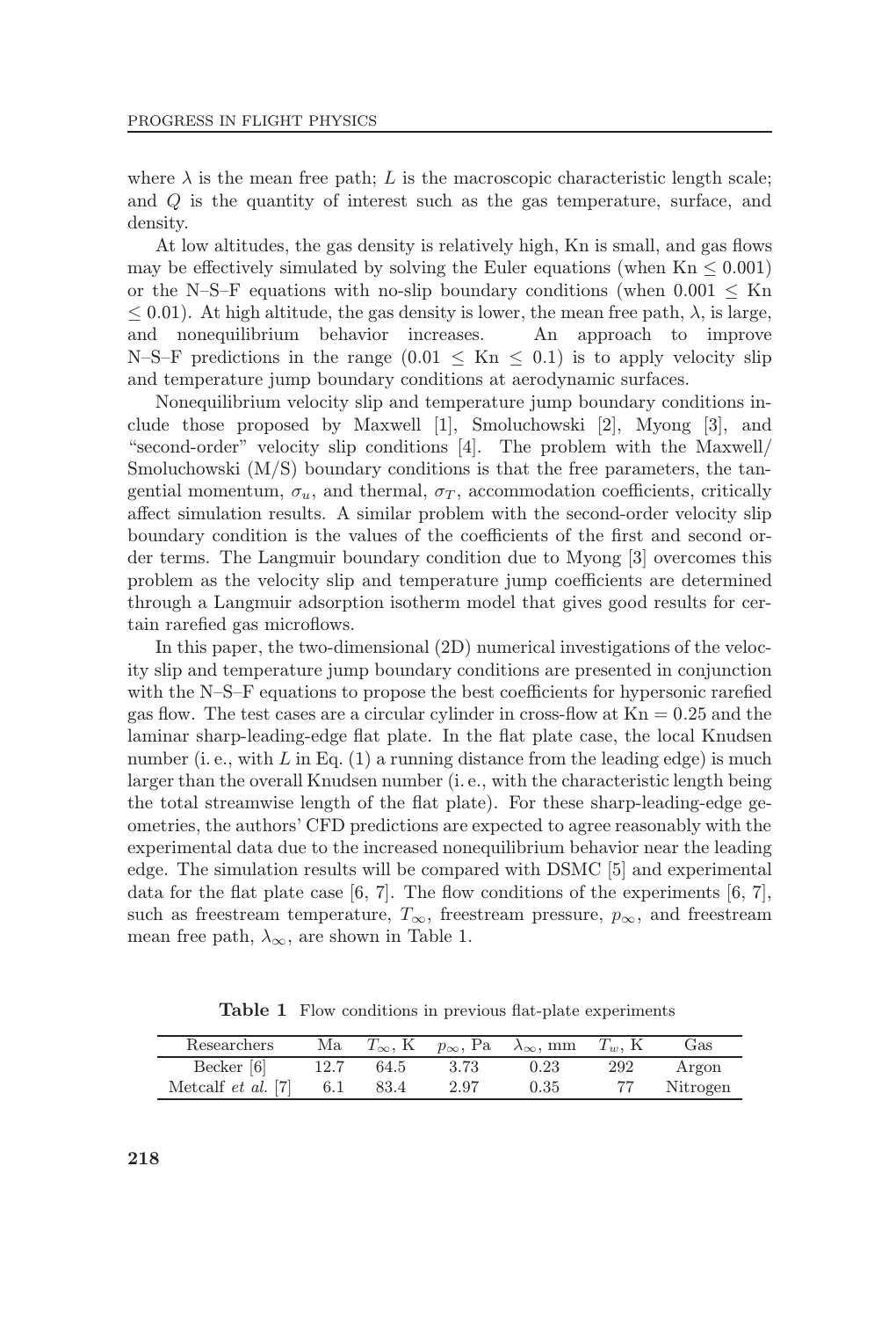## 2 REVIEW OF NONEQUILIBRIUM BOUNDARY CONDITIONS

Most nonequilibrium slip/jump boundary conditions can be expressed in the form:

$$
\phi + a \nabla_{\mathbf{n}} (\mathbf{S} \cdot \phi) = \Phi \tag{2}
$$

where  $\phi$  is the variable of interest, e.g., velocity or temperature;  $\nabla_{\mathbf{n}} \equiv \mathbf{n} \cdot \nabla$ is the component of the gradient normal to boundary surface with n being the unit normal vector defined as positive in the direction pointing out of the flow domain; a is the coefficient specific to each boundary condition; and  $\Phi$  is the limiting value in the case of no-slip/jump, e. g., the wall velocity or temperature. Tensor  $S = I - nn$  where I is the identity tensor, removes normal components of any nonscalar field, e.g., velocity, so that slip only occurs in the direction tangential to the surface. The normal gradient can be expressed numerically as:

$$
\nabla_{\mathbf{n}}\phi = C_{\Delta}(\phi - \phi_i)
$$

where the subscript  $i$  denotes a value in the numerical cell adjacent to the boundary face of the solid surface, and  $C_{\Delta} = 1/|d|$ , with d the distance from the numerical cell center to the boundary face center of the solid surface.

Experimental observations show that the gas temperature at the surface is not equal to the surface temperature. This difference is called the "temperature" jump" and is driven by the heat flux normal to the surface. The Smoluchowski model [2] for the temperature jump can be written:

$$
T + \frac{2 - \sigma_T}{\sigma_T} \frac{2\gamma}{(\gamma + 1) \Pr} \lambda \nabla_{\mathbf{n}} T = T_w \tag{3}
$$

where  $\sigma_T$  is the thermal accommodation coefficient  $0 \leq \sigma_T \leq 1.0$ ; T is the gas temperature at the surface;  $T_w$  is the surface temperature; Pr is the Prandtl number;  $\gamma$  is the specific heat ratio; and  $\lambda$  is the mean free path at the wall. There are a number of different definitions of the mean free path  $\lambda$ ; here, the Maxwellian is used:

$$
\lambda = \frac{\mu}{\rho} \sqrt{\frac{\pi}{2RT}}
$$

where  $\rho$  is the gas density at the surface; R is the specific gas constant; and  $\mu$  is the gas viscosity at the surface.

The Maxwell slip boundary condition  $[1]$ , including the effect of thermal creep, can be written in vector form as:

$$
\mathbf{u} = -\frac{2 - \sigma_u}{\sigma_u} \frac{\lambda \tau}{\mu} - \frac{3}{4} \frac{\Pr(\gamma - 1)}{\gamma p} \mathbf{q} + \mathbf{u}_w \tag{4}
$$

219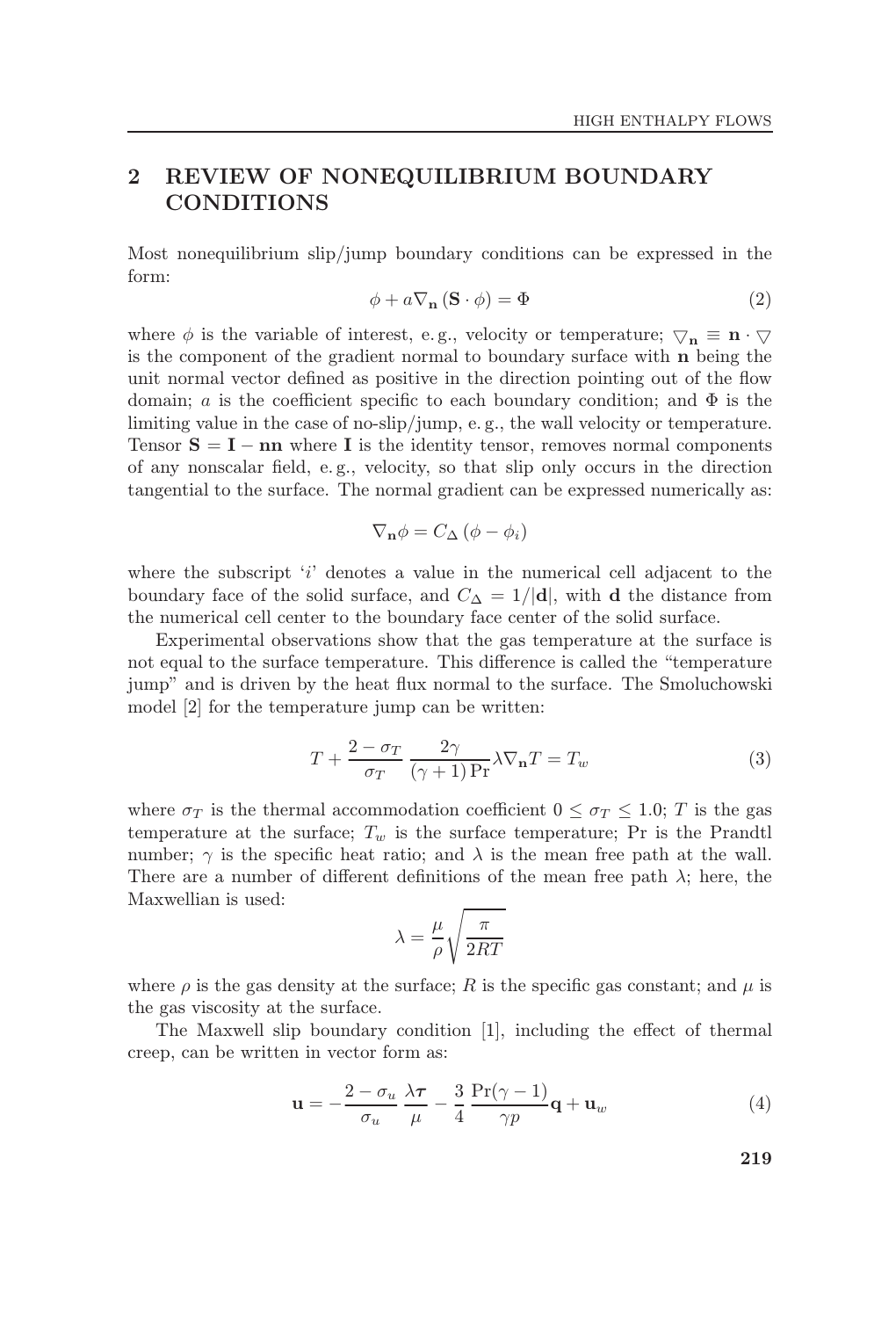where **u** is the velocity; the tangential shear stress is  $\tau = S \cdot (n \cdot \Pi)$  and the heat flux is  $q = Q \cdot S$  at the surface; with bold type face denoting a vector quantity;  $\Pi$  is the stress tensor at the surface; Q is the heat flux vector along the surface; p is the gas pressure at the surface; and  $\mathbf{u}_w$  is the surface velocity. The tangential momentum accommodation coefficient,  $\sigma_u$ , determines the proportion of molecules reflected from the surface specularly  $(1 - \sigma_u)$  or diffusely  $(\sigma_u)$ , and  $0 \leq \sigma_u \leq 1$ .

Equation (4) can be expressed in the form of Eq. (2) by substituting  $\tau =$  $\mathbf{S} \cdot (\mathbf{n} \cdot \mathbf{\Pi})$  and  $\mathbf{\Pi} = \mu \nabla \mathbf{u} + \mathbf{\Pi}_{mc}$ , with  $\mathbf{\Pi}_{mc} = \mu (\nabla \mathbf{u})^{\mathrm{T}} - (2/3) \text{Itr}(\nabla \mathbf{u})$  into Eq. (4) where the superscript T denotes the transpose and tr denotes the trace. Noting that  $\mathbf{S} \cdot \nabla_{\mathbf{n}} \phi \equiv \nabla_{\mathbf{n}} (\mathbf{S} \cdot \phi)$ , Eq. (4) becomes:

$$
\mathbf{u} + \frac{2 - \sigma_u}{\sigma_u} \lambda \nabla_n (\mathbf{S} \cdot \mathbf{u}) = \mathbf{u}_w - \frac{2 - \sigma_u}{\sigma_u} \frac{\lambda}{\mu} \mathbf{S} \cdot (\mathbf{n} \cdot \mathbf{\Pi}_{mc}) - \frac{3}{4} \frac{\mu}{\rho} \frac{\mathbf{S} \cdot \nabla T}{T} . \tag{5}
$$

The right-hand side contains three terms that are associated with (in order): the wall velocity, the so-called curvature effect  $[8]$ , and the thermal creep.

Myong's boundary conditions for velocity slip and temperature jump are based on the Langmuir adsorption isotherm model. Adsorption is the process by which free gas molecules attach to a solid surface, and the boundary conditions are expressed as [3]:

$$
\phi = (1 - \alpha)\phi_g + \alpha\phi_w \tag{6}
$$

where the subscript 'g' denotes a reference value in the gas;  $\alpha$  is the fraction of coverage (i.e., occupied surface sites,  $0 \le \alpha \le 1$ ) calculated by [3] for monatomic gas:

$$
\alpha = \frac{\beta p}{1 + \beta p}.
$$

Here,  $\beta$  is the equilibrium constant relating to the surface temperature and (measured) heat of adsorption  $D_e$  (J/mol) and is calculated as follows:

$$
\beta = \frac{A\lambda}{R_u T_w} \exp\left(\frac{D_e}{R_u T_w}\right) \tag{7}
$$

where  $R_u$  is the universal gas constant  $(J/(kmol·K))$ ; A is the mean area of a site  $(m^2/mol)$  and is either measured or calculated approximately by  $N_A \pi d^2/4$  [3] for monatomic and diatomic gases, with  $d$  the molecular diameter and  $N_A$  the Avogadro number.

If  $\phi_g$  is taken as a reference value of a mean free pathaway in the direction normal to the surface, then  $\phi - \phi_g = \lambda \nabla_{\mathbf{n}} \phi$ . Equation (6) can, therefore, be expressed by:

$$
\phi + \frac{\lambda}{\beta p} \nabla_{\mathbf{n}} \phi = \phi_w . \tag{8}
$$

220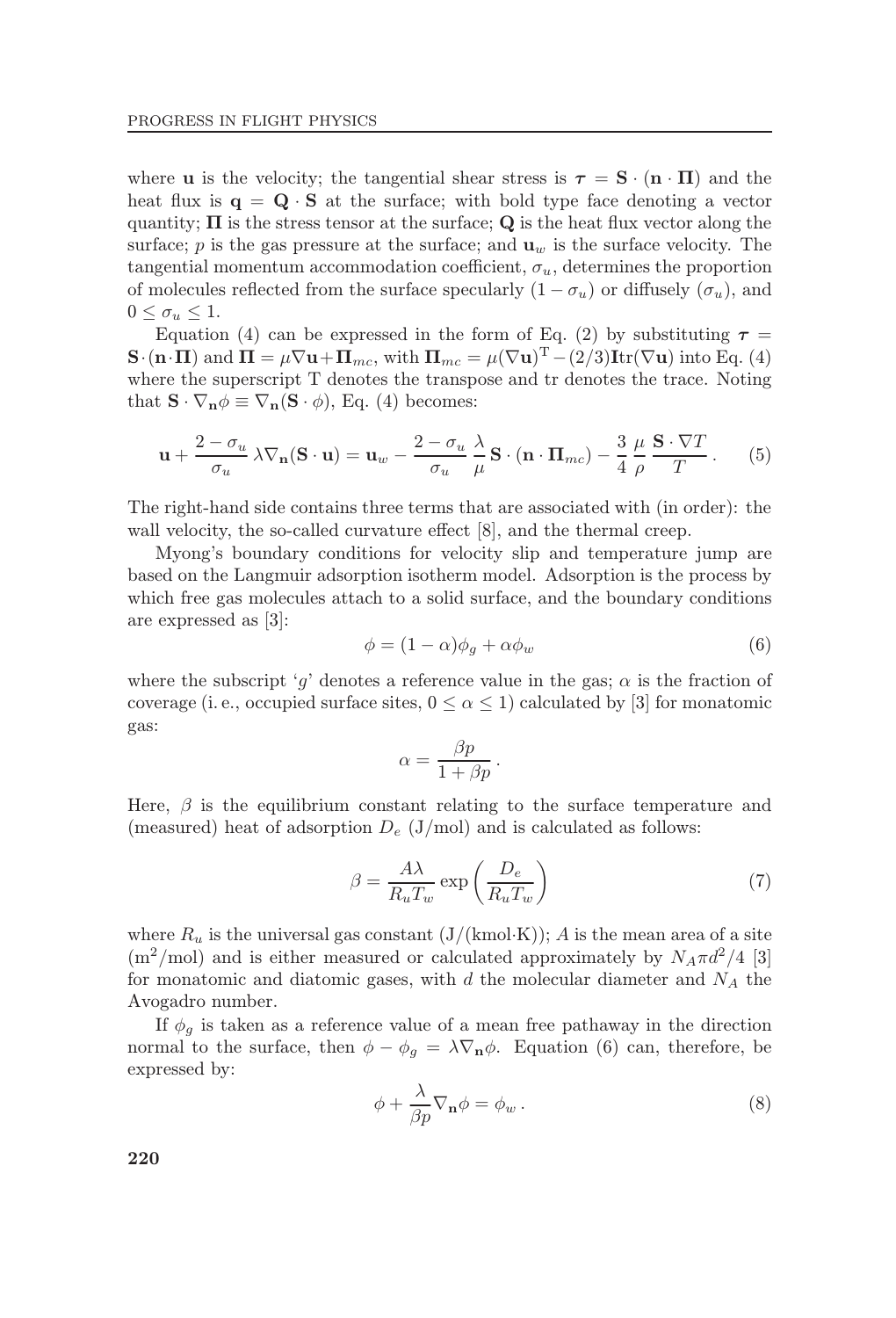| Velocity slip | Temperature jump | Coefficient $a$                                                                  |  |  |
|---------------|------------------|----------------------------------------------------------------------------------|--|--|
|               | Smoluchowski     | $\frac{-\sigma_T}{\sigma_T} \frac{2\gamma}{(\gamma+1)\text{Pr}}$<br>$2-\sigma_T$ |  |  |
| Maxwell       |                  | $\lambda(2-\sigma_u)$<br>$\sigma_{\rm u}$                                        |  |  |
| Langmuir      | Langmuir         | $_{\beta p}$                                                                     |  |  |
| Second-order  |                  | $A_1\lambda + A_2\lambda^2C_{\Delta}$                                            |  |  |

**Table 2** Coefficient a in Eq.  $(2)$  for various slip velocity and temperature jump boundary conditions

So, the Langmuir boundary condition has the same form as the Maxwell boundary condition without the thermal creep and the curvature effect indicated by the term  $\Pi_{mc}$  in Eq. (5), i.e., the same form as the general Eq. (2), except for  $(2 - \sigma_u)/\sigma_u$  replaced by  $1/(\beta p)$ . The coefficient for the Langmuir boundary condition is calculated from Eq. (7) which depends on the values of A and  $D_e$ , whereas  $\sigma_u$  is the only free parameter in the Maxwell boundary condition.

It is seen that all first-order velocity slip and temperature jump boundary conditions have the same general form as in Eq.  $(2)$ , but with different coefficients a.

The second-order velocity slip boundary condition for planar surfaces is [4]:

$$
\mathbf{u} + A_1 \lambda \nabla_{\mathbf{n}} (\mathbf{S} \cdot \mathbf{u}) + A_2 \lambda^2 \nabla_{\mathbf{n}}^2 (\mathbf{S} \cdot \mathbf{u}) = \mathbf{u}_w \tag{9}
$$

where  $A_1$  and  $A_2$  are the slip coefficients for the first- and second-order terms, respectively. Their values are proposed either from theory or from experiment and are still the subject of much discussion. Equation (9) is expressed in the general form of Eq. (2) by substituting  $\nabla_{\mathbf{n}} \mathbf{u} = C_{\Delta}(\mathbf{u} - \mathbf{u}_i)$  into Eq. (9):

$$
\mathbf{u} + (A_1 \lambda + A_2 \lambda^2 C_\triangle) \nabla_\mathbf{n} (\mathbf{S} \cdot \mathbf{u}) = \mathbf{u}_w + A_2 \lambda^2 C_\triangle \nabla_\mathbf{n} (\mathbf{S} \cdot \mathbf{u})_i. \tag{10}
$$

From Eqs. (3), (5), (8), and (10), the specific coefficients a for the different models for velocity slip and temperature jump boundary conditions in general Eq. (2) are shown in Table 2.

## 3 NUMERICAL IMPLEMENTATION AND SIMULATION RESULTS

In this work, OpenFOAM is used, the open source CFD software  $[9]$ , with finite volume (FV) numerics to solve systems of partial differential equations ascribed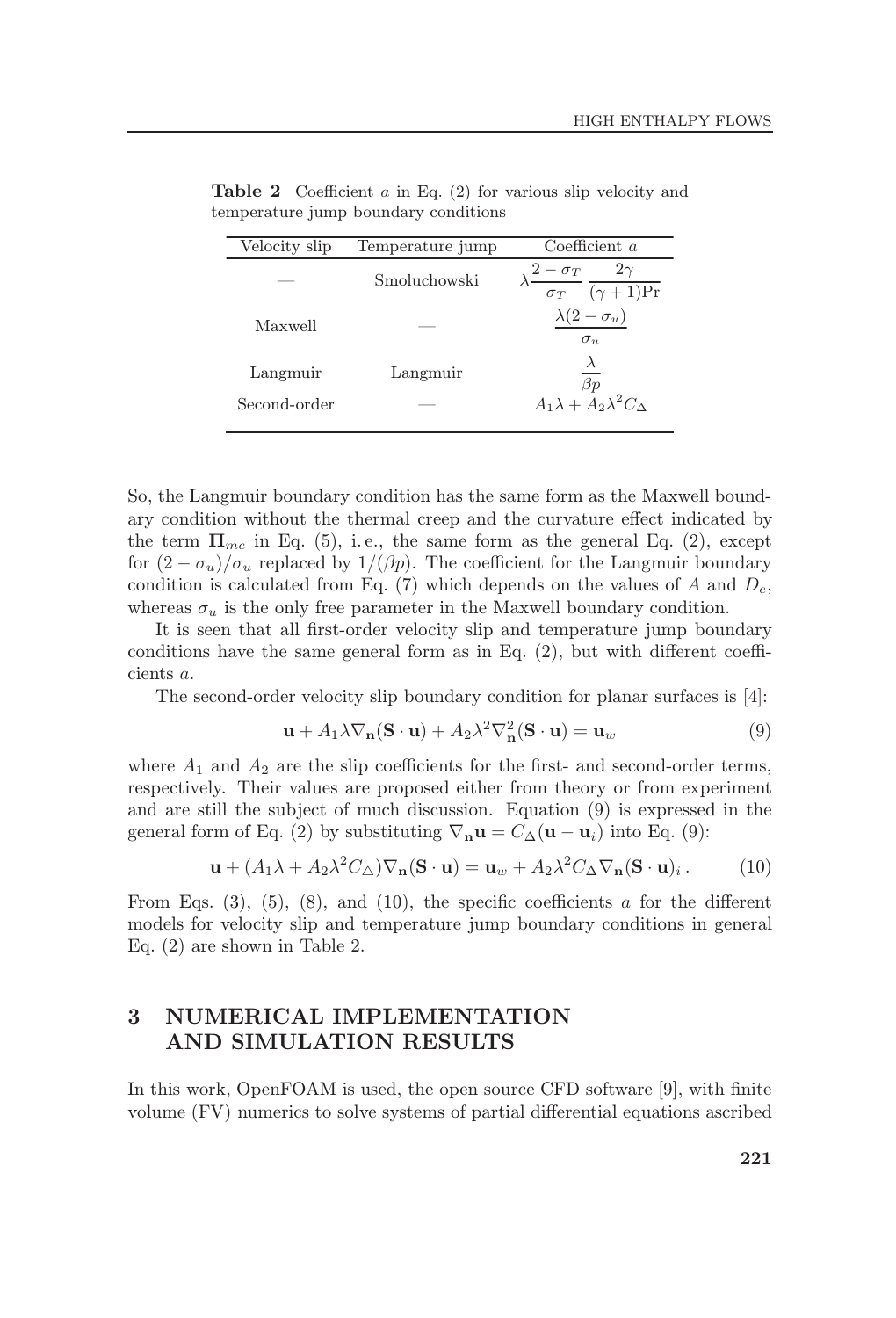on any three-dimensional unstructured mesh of polygonal cells. The FV discretization is based on Gaussian integration and, so, uses values and normal gradients of fields at cell faces. If the face belongs to a boundary, the face value and gradient required by the discretization procedure must be obtained from the boundary condition. Various fundamental types of boundary conditions are implemented in OpenFOAM, including one known as "partial slip," that is a mixture of a fixed value, or Dirichlet, condition and a zero-gradient condition  $\overline{\phantom{a}}$ a Neumann condition where the normal gradient is zero. The "mixing" is controlled by a fraction coefficient  $\theta$  ( $0 \le \theta \le 1$ ) where  $\theta = 0$  for the zero-gradient condition and  $\theta = 1$  for fixed value condition. A reference value is also required that is assigned to the fraction of the boundary condition that is a fixed value.

For the case of scalar fields, this boundary condition can be used as the basis for any slip/jump boundary condition described by Eq. (2), by setting

$$
\theta = 1 - \frac{aC_{\Delta}}{1 + aC_{\Delta}},\tag{11}
$$

and setting the value  $\Phi$  to be the reference value for the fixed value component. For the case of vector fields, the standard partial slip condition was modified to include the tensor  $S$ , so that only the tangential components of the field are "slipped." In either case, the fraction values,  $\theta$ , for the boundary conditions considered are simply determined by Eq.  $(11)$  with the values of a from Table 2. The N-S-F equations are implemented and solved numerically in OpenFOAM using a FV discretization and high-resolution central schemes that are described in detail in [10]. These are implemented as the solver rhoCentralFoam in OpenFOAM for simulating high-speed viscous flows. A calorically perfect gas is considered for all simulations in the present study; so,  $p = \rho RT$  and  $e = c_vT = (\gamma - 1) RT$ . The Sutherland law is used for modeling the dynamic viscosity in the flat plate case, i. e.,

$$
\mu = A_S \frac{T^{1.5}}{T + T_S}
$$

where  $A<sub>S</sub>$  and  $T<sub>S</sub>$  are the constants. The coefficient of thermal conductivity is then computed from the standard equation:

$$
k = \frac{c_p \mu}{\Pr}.
$$

The values  $A_S, T_S, R, \gamma$ , and Pr of the working gases in the flat-plate cases are given in Table 3 [8, 11, 12].

The power law is used for modeling the viscosity in the cylinder case, in order to compare with DSMC in [5], i. e.,

$$
\mu = A_P T^s
$$

where  $s = 0.734$  and  $A_P = 0.32 \cdot 10^{-6}$  (Pa·s/K<sup>s</sup>) are calculated from [5].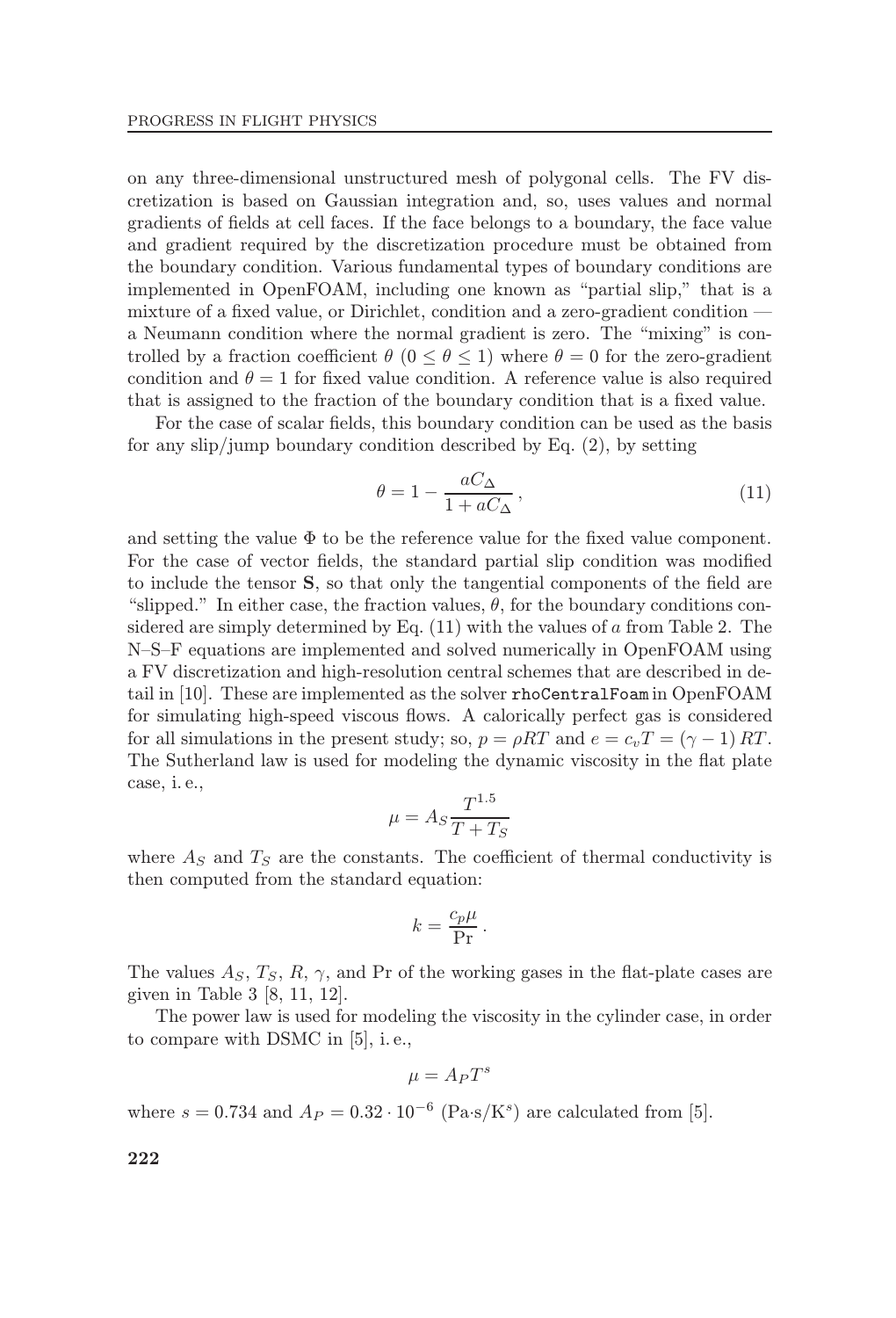| Gas      | $A_S$ , Pa·s/K <sup>1/2</sup> | $T_S$ , K | $R, m^2/(s^2K)$ |      |      |
|----------|-------------------------------|-----------|-----------------|------|------|
| Argon    | $1.93 \cdot 10^{-6}$          | 142       | 208.1           | 1.67 | 0.67 |
| Nitrogen | $1.41 \cdot 10^{-6}$          | 111       | 296.8           | 1.4  | 0.71 |

Table 3 Coefficients for gas transport properties

#### 3.1 Flat-Plate Case Setup

Nonequilibrium boundary conditions are applied on the surface of a flat plate for the flow variables  $(T, u)$ . The boundary condition for the pressure p at the flat plate is zero normal gradient. At the inflow boundary, the freestream conditions are maintained throughout the computational process. At the top boundary and the outflow boundary, fluid is allowed to leave the computing region; this condition specifies that the normal gradients of the flow variables  $(p, T, u)$  vanish at these boundaries. At the lower boundary in front of the flat-plate, a symmetry condition is applied to all flow variables. A schematic diagram of the boundary conditions applied in the flat-plate cases is shown in Fig. 1.

In the flat-plate simulations, the computational results are sensitive to the numerical mesh sizes near the leading edge. A typical mesh for a flat plate simulation is regular rectangular. A mesh independence analysis was conducted to find the final mesh for the convergence solution; the final mesh sizes are  $\Delta x = 0.1\lambda_{\infty}$  and  $\Delta y = 0.1\lambda_{\infty}$  for Becker's case [6], and  $\Delta x = 0.4\lambda_{\infty}$  and  $\Delta y = 0.9\lambda_{\infty}$  for Metcalf *et al.*'s case [7].



Figure 1 Numerical case setup for the flat plate problem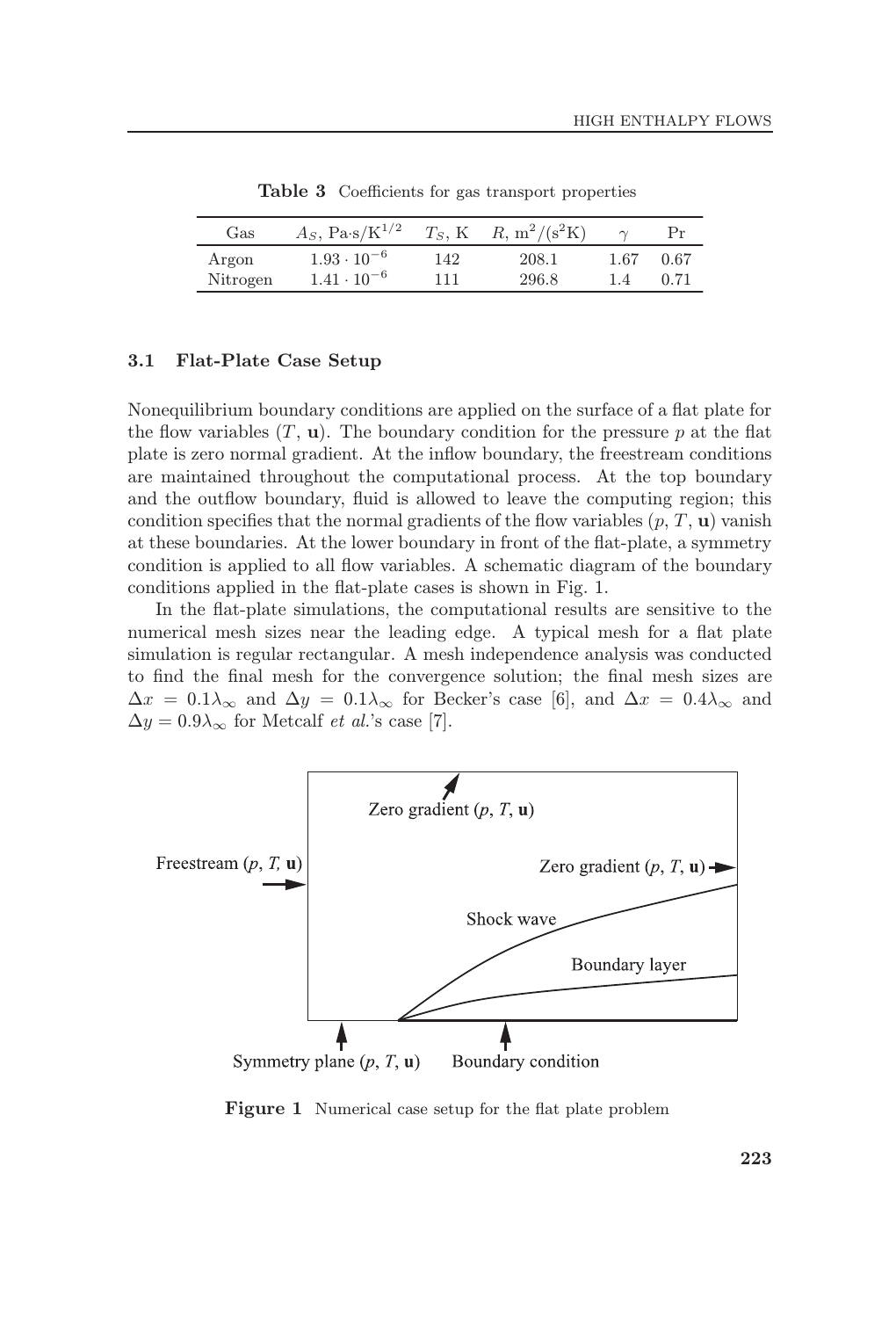#### 3.2 Circular Cylinder Case Setup

A schematic diagram of the boundary conditions applied in the cylinder case is shown in Fig.  $2a$ . The flow conditions for the circular cylinder DSMC case are as follows [5]: freestream conditions Ma = 10,  $T_{\infty}$  = 200 K,  $p_{\infty}$  = 0.05 Pa, the surface temperature  $T_w = 500$  K, diameter of cylinder  $D = 304.8$  mm,  $Kn = 0.25$ , and argon is the working gas. The computational mesh is built to wrap around the leading bow shock. The mesh is graded linearly over the first 100 cells near the surface, so that the mesh size varies from 10 to 100  $\mu$ m. The smallest cell size near the surface is  $\Delta x = 10 \mu \text{m}$ ,  $\Delta y = 2.4 \text{ mm}$  which is approximately the same as the smallest cell size in [5]. A typical mesh of cells for the cylinder simulations is shown in Fig. 2b.



Figure 2 Setup of circular cylinder case: (a) numerical case setup for the cylinder in cross-flow; and  $(b)$  computational mesh for the cylinder case with 40,000 cells

### 4 RESULTS

#### 4.1 Flat-Plate Experimental Cases

For the flat-plate case, three simulations were carried out as follows: first using the M/S boundary conditions; second using second-order slip velocity and the Smoluchowski temperature jump condition with  $\sigma_T = 1$  (chosen from the results obtained from the first case); and third with no-slip/jump conditions. Different values of the coefficients  $\sigma_u$ ,  $\sigma_T$  varying from 0.7 to 1 in the M/S boundary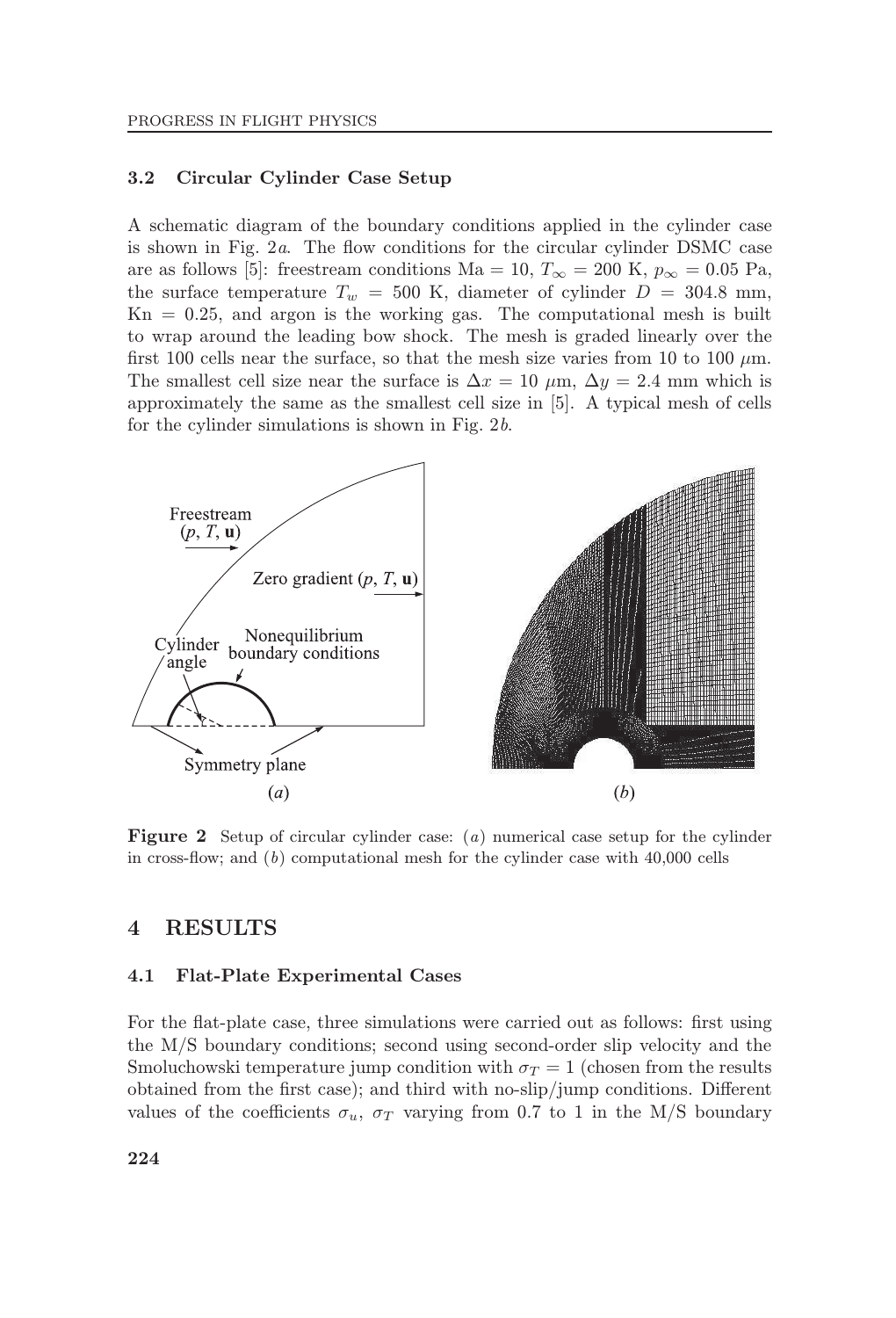conditions, and of  $A_1$ ,  $A_2$  in the second-order velocity slip boundary condition, were employed to attempt to find the best values. Here, the results for surface pressure in the Metcalf et al. case [7] are presented vs.  $x/\lambda_{\infty} = Kn^{-1}$  as an illustration.



Figure 3 Metcalf et al.'s case [7], surface pressure distributions along the flat plate, simulations with various boundary conditions:  $(a)$  using the M/S boundary conditions  $(1 - \sigma_u = 0.7 \text{ and } \sigma_T = 1; 2 - \sigma_u = \sigma_T = 0.8; 3 - \sigma_u = \sigma_T = 0.7; \text{ and } 4$ no-slip, no temperature jump), and (b) using the second-order slip condition with the Smoluchowski temperature jump condition,  $\sigma_T = 1$  (1 – A<sub>1</sub> = 1 and A<sub>2</sub> = 0.5; 2 –  $A_1 = 1$  and  $A_2 = 1.5$ ; and  $3 - A_1 = 1.5$  and  $A_2 = 1$ ). Symbols refer to experimental data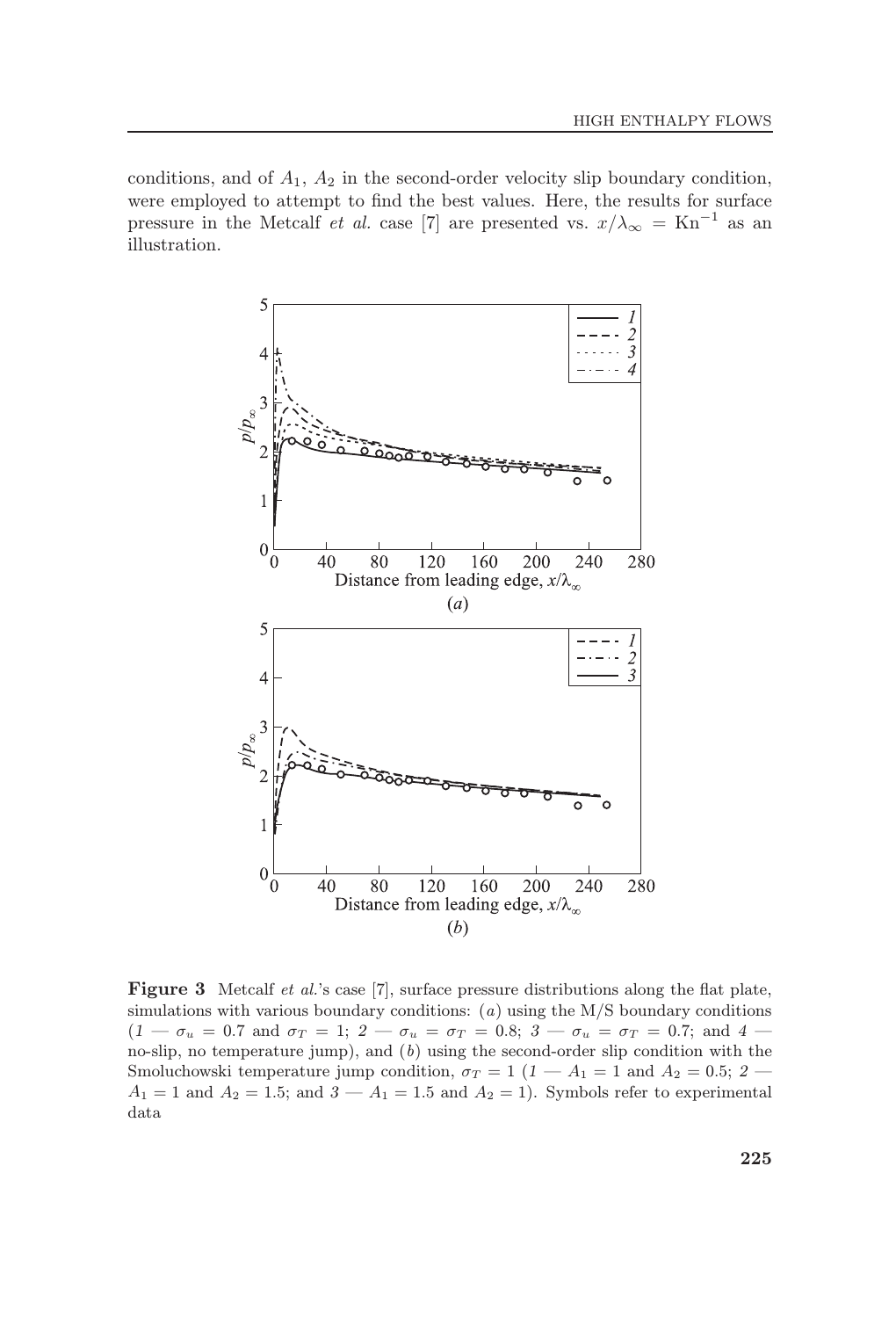

**Figure 4** Metcalf *et al.*'s case [7], surface temperature distribution along the flat plate, simulations with various boundary conditions:  $1 - A_1 = 1.5$ ,  $A_2 = 1$ , and  $\sigma_T = 1$ ;  $2 - \sigma_u = 0.7$  and  $\sigma_T = 1$ ;  $3 - \sigma_u = \sigma_T = 0.7$ ; and  $4 -$  no-slip, no temperature jump. Symbols refer to experimental data

For the M/S boundary conditions, simulations are run with  $\sigma_u = \sigma_T = 0.7$ and 0.8, and also  $\sigma_u = 0.7$  and  $\sigma_T = 1.0$ . The combination of values  $\sigma_u = 0.7$ and  $\sigma_T = 1$  give the best agreement with the experimental data for  $x/\lambda_\infty \ge 15$  $(Kn \leq 0.067)$ . There is a large difference between no-slip/jump results and the experimental data at  $x/\lambda_{\infty} \leq 40$  (Kn  $\geq 0.025$ ), as seen in Fig. 3a. For the second-order velocity slip boundary condition, simulations are done with different values of  $A_1$  and  $A_2$ , as seen in Fig. 3b. The values  $A_1 = 1.5$  and  $A_2 = 1$  give the best agreement with the experimental data of the surface pressure. The second-order term affects the surface pressure, in that increasing the value of  $A_2$ decreases the pressure. For the surface temperature, the simulations with the M/S boundary conditions with  $\sigma_u = 0.7$  and  $\sigma_T = 1$ , and the second-order slip condition with  $A_1 = 1.5$ ,  $A_2 = 1$ , and the Smoluchowski boundary condition with  $\sigma_T = 1$  give good predictions at the leading edge. The value  $\sigma_T = 1$  is better than the value  $\sigma_T = 0.7$  in predicting the surface temperature at the leading edge. The no-slip/jump results give the surface temperature 77 K along the flat plate, as seen in Fig. 4.

In the Becker case [6], the values  $\sigma_u = 0.7$  and  $\sigma_T = 1$  in the M/S boundary conditions and the values  $A_1 = 1.5$  and  $A_2 = 1$  in the second-order velocity slip boundary condition give the best agreement with the experimental data of the surface pressure for  $x/\lambda_{\infty} \ge 18$  (Kn  $\le 0.055$ ). There is a large difference between the no-slip/jump results with experimental data at  $x/\lambda_{\infty} \leq 50$  (Kn  $\geq 0.02$ ), as seen in Fig. 5a. For the slip velocity, the values  $\sigma_u = \sigma_T = 0.8$  in the M/S boundary condition give the best agreement with the experimental data, as seen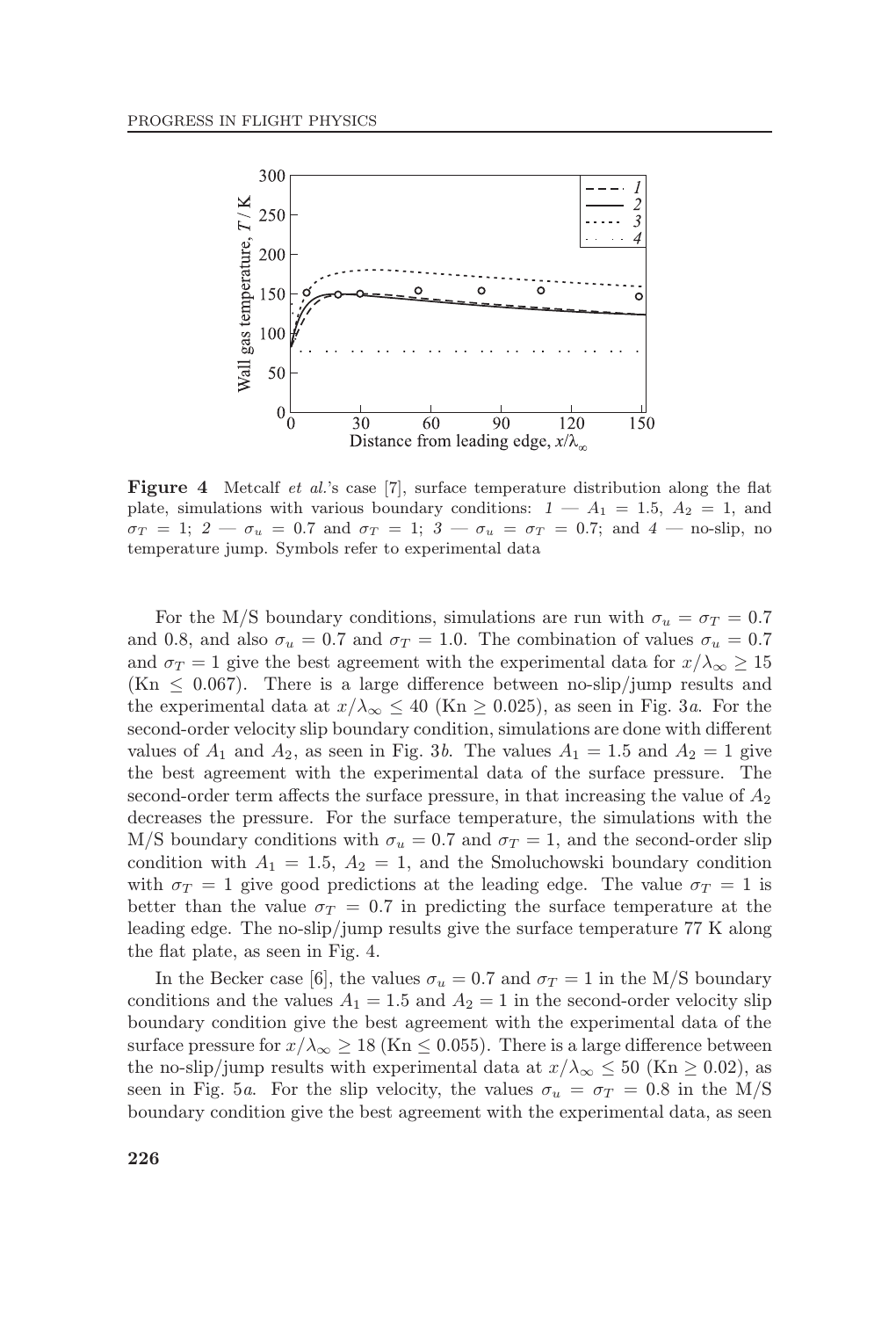

**Figure 5** Simulation results of Becker's flat-plate case [7]: (*a*) surface pressure distribution along the flat plate, simulations with various boundary conditions; and  $(b)$  slip velocity along the flat plate, simulations with various conditions:  $1 - \sigma_u = \sigma_T = 0.8$ ;  $2 - \sigma_u = 0.7$  and  $\sigma_T = 1$ ;  $3 - A_1 = 1.2$ ,  $A_2 = 1$ , and  $\sigma_T = 1$ ;  $4 - A_1 = 1.5$ ,  $A_2 = 1$ , and  $\sigma_T = 1$ ; 5 – Langmuir boundary conditions, Covalent  $d = 0.21$  nm; 6 – Langmuir boundary conditions, Van der Waals  $d = 0.294$  mm; and  $7$  — no-slip, no temperature jump. Symbols refer to experimental data

in Fig. 5b. For the second-order slip condition, the values  $A_1 = 1.2$  and  $A_2 = 1$ give good agreement with the experimental data. In this case, the Langmuir boundary condition has also been applied, using, in turn, both the "Covalent" and the "Van der Waals" diameters  $d$  of the gas molecule. The Covalent diameter is a measure of the size of the molecule which forms part of a covalent bond,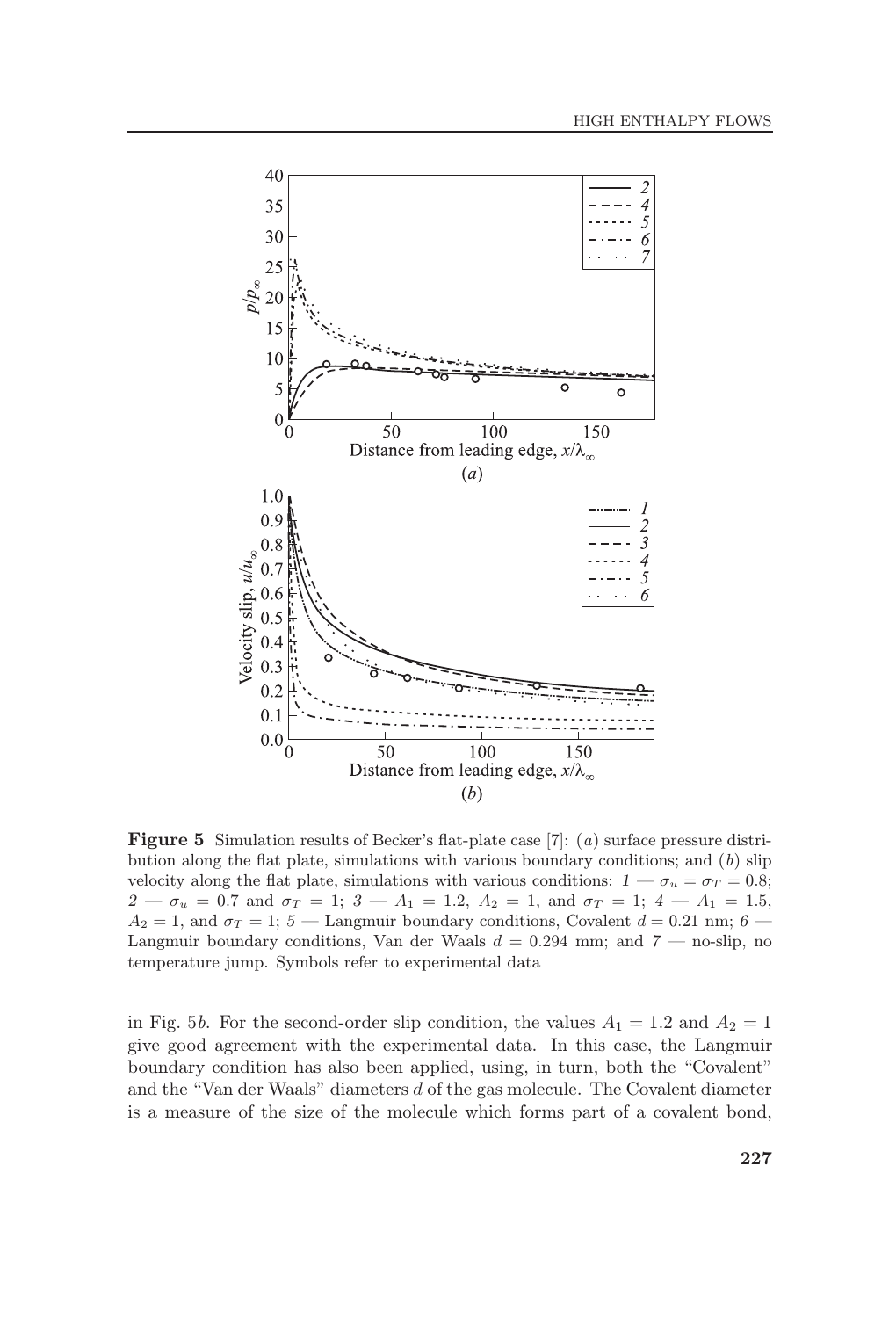and the Van der Waals is the diameter of an imaginary equivalent hard sphere molecule. The authors' initial results show that the Langmuir model is sensitive to the mean area of a surface site,  $A = N_A \pi d^2/4$  [3], and the heat of adsorption  $D_e$ . The results do not give as good agreement with the experimental data as the M/S boundary conditions. More investigations into the appropriate values for A and  $D_e$  from the experimental literature may be needed to yield better and more reliable results.

#### 4.2 Circular Cylinder Direct Simulation Monte Carlo Case,  $Kn = 0.25$

In the circular cylinder case, the coefficient values  $\sigma_u = 0.7$  and  $\sigma_T = 1$  were tested in the  $M/S$  conditions, obtained from the flat-plate case, with and without curvature effect [13], i.e., without including the  $\Pi_{mc}$  term in Eq. (5), and compare with the no-slip/jump results and DSMC data [5].

For the surface pressure, the values  $\sigma_u = 0.7$  and  $\sigma_T = 1$  give good agreement with the DSMC data at the stagnation point ( $\varphi = 0^{\circ}$ ) while the no-slip/jump case does not (Fig.  $6a$ ). The curvature effect does not strongly affect the surface pressure. There is a difference between DSMC data and the present CFD results of simulations with the M/S conditions at  $30^{\circ} \leq \varphi \leq 180^{\circ}$ , while the no-slip/jump results agree with DSMC data in this region. For the slip-velocity, simulations with and without curvature effect disagree with the DSMC data at  $Kn = 0.25$ . The results show that the curvature strongly affects the slip velocity at  $\varphi \geq 60^{\circ}$ , acting to reduce the peak value of the slip velocity (Fig. 6b).



**Figure 6** Simulation results of the circular cylinder in cross-flow case:  $(a)$  surface pressure distribution, and (b) slip velocity:  $1 -$  DSMC; 2 and  $3 - \sigma_u = 0.7$ ,  $\sigma_T = 1$ , without and with curvature, respectively; and  $4 -$  no-slip, no-jump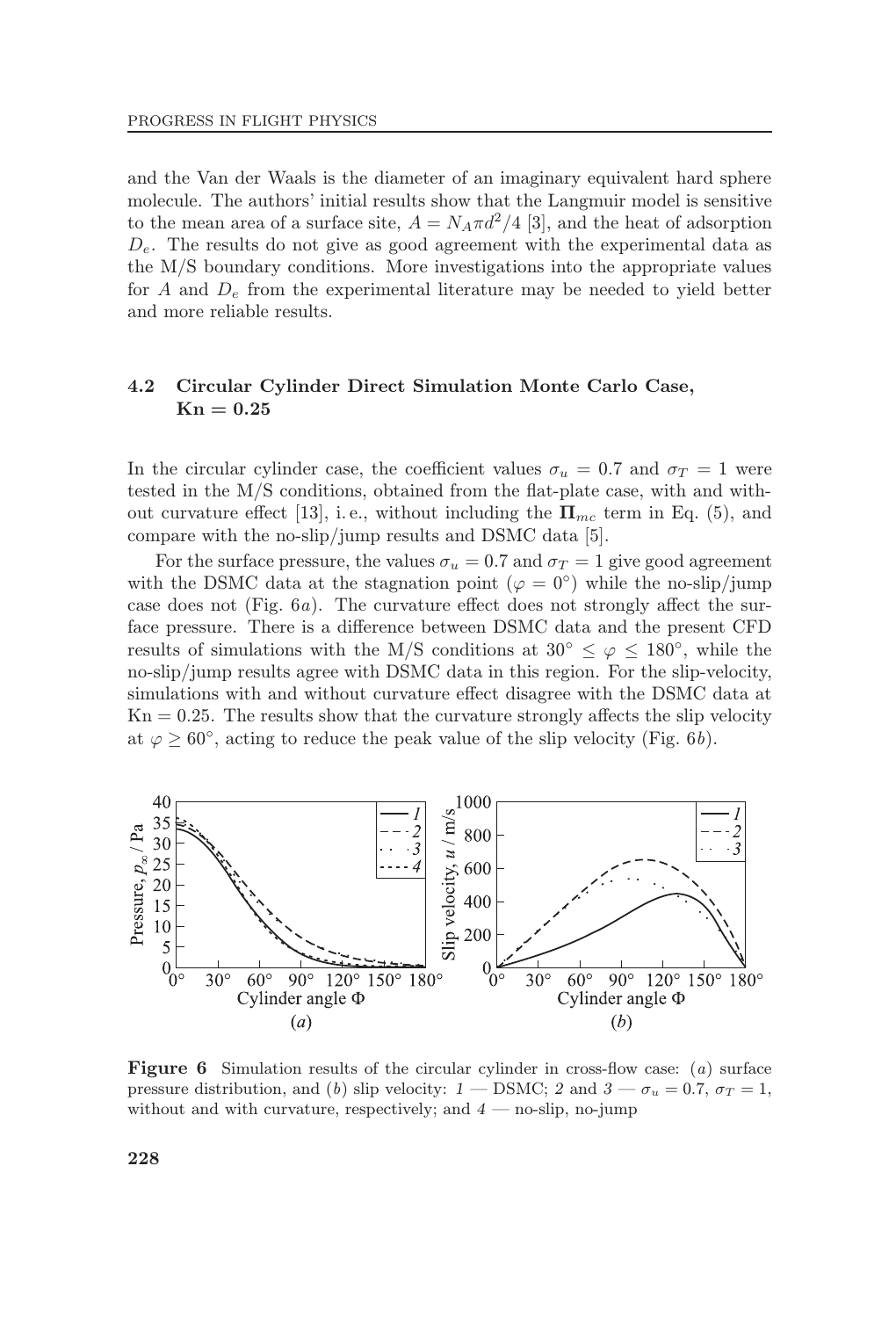## 5 CONCLUDING REMARKS

The present results show that including velocity slip/temperature jump boundary conditions can improve CFD prediction of high-speed rarefied flows. The values  $\sigma_u = 0.7$ ,  $\sigma_T = 1$  in the M/S boundary conditions, and  $A_1 = 1.5$  and  $A_2 = 1.0$  in the second-order slip condition with  $\sigma_T = 1.0$ , give best agreement with the experimental data of the surface pressure up to  $Kn = 0.1$  for the flatplate cases. The values  $\sigma_u = 0.7$  and  $\sigma_T = 1$  also give good agreement with DSMC data of the surface pressure at the stagnation point in the cylinder case.

The Langmuir boundary condition overpredicts the surface pressure and underpredicts the slip velocity. But the results are sensitive to the values of A and  $D_e$ , and more appropriate values from experimental literature may improve these results.

From the results obtained in the flat plate case, the  $N-S-F$  equations seem to work well with the M/S boundary conditions, or the second-order velocity slip and the Smoluchowski boundary conditions, up to  $Kn = 0.1$ . The secondorder velocity slip boundary condition is not much better than the conventional Maxwell slip boundary condition with the N-S-F model.

The circular cylinder case shows that the N-S-F equations with the  $M/S$ boundary conditions did not predict well the slip velocity at  $Kn = 0.25$ , as compared to DSMC data. This case shows that the curvature effect is important when simulating the slip velocity in blunt geometries.

### ACKNOWLEDGMENTS

Nam T. P. Le would like to thank Dr. R. S. Myong and Prof. B. C. Eu for helpful discussions, and the James Weir Foundation and the University of Strathclyde for research scholarships that support this work.

#### REFERENCES

- 1. Maxwell, J.C. 1879. On stresses in rarefied gases arising from inequalities of temperature. Phil. Trans. R. Soc. Part 1. 170:231-56.
- 2. Von Smoluchowski, M. 1898. Uber wärmeleitung in verdünnten gasen. Annalen der Physik und Chemie 64:101-30.
- 3. Myong, R. S. 2004. Gaseous slip models based on the Langmuir adsorption isotherm. Phys. Fluids  $16(1):104-17$ .
- 4. Hadjiconstantinou, N. G. 2003. Comment on Cercignani's second order slip coefficient. Phys. Fluids 15(8):2352-54.